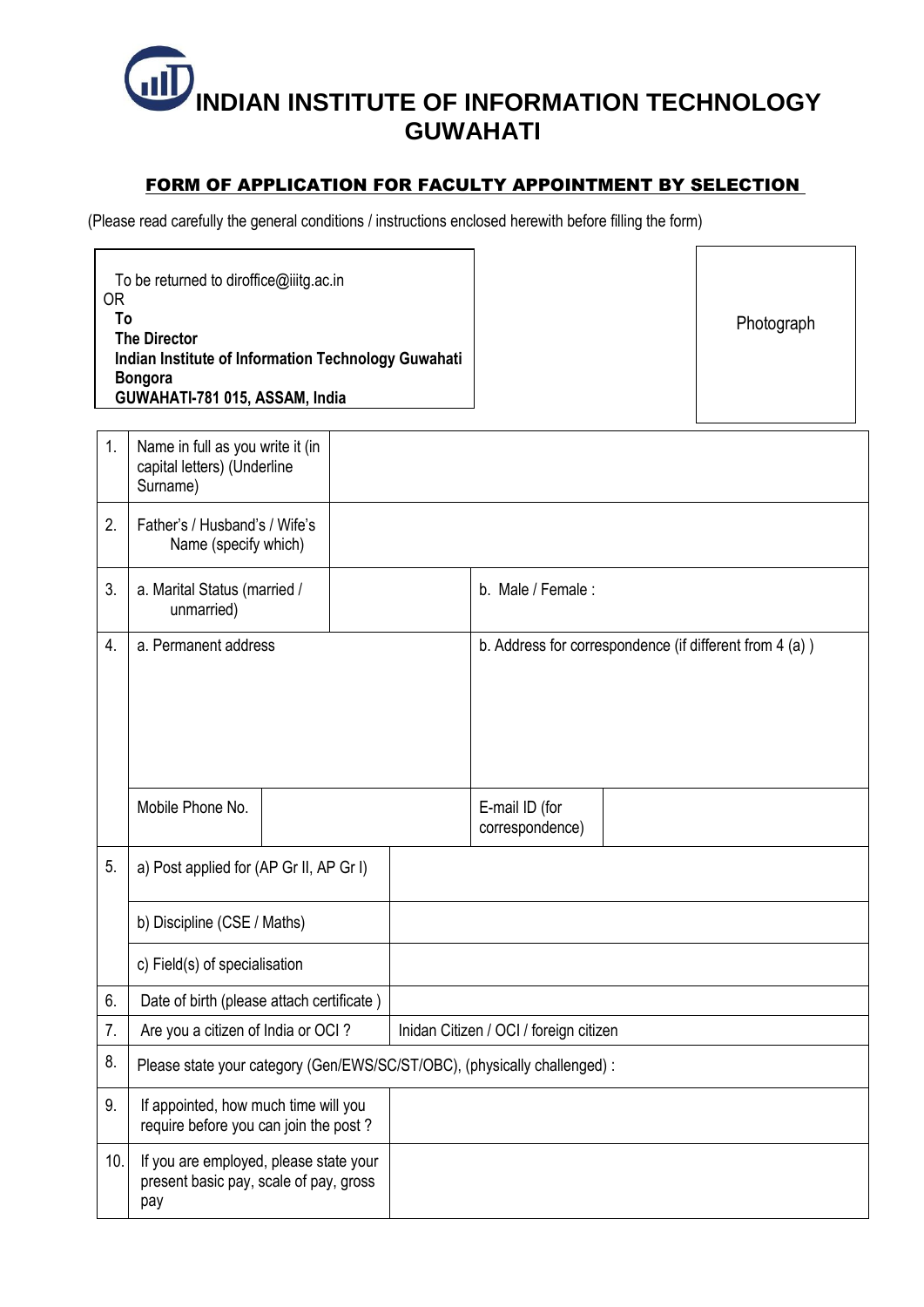11. Details of educational qualifications: Please give particulars of all examinations passed and degrees obtained commencing with the **High School Leaving** (10th standard / Matriculation) Examination. For Ph.D. there MUST be an entry. Under "Date of Completion" mention "ongoing" (if not finished) OR ( date of submission AND date of viva-voce, if completed). E.g. 12.04.2017 / 16.08.2017: first date is date of submission, the second is date of viva-voce. Please attach attested copies of certificates and mark sheets.

| SI.<br>No. | School / College / Institute | Name of the Board<br>/ University / Institution | Examination<br>/ Degree / Diploma<br>passed | Distinction<br>/ Class /<br>Division | Subjects (Please mention field<br>of specialization, honours, etc,<br>where applicable) | Percentage<br>of marks or<br>C.P.I. | Date of<br>entry | Date of<br>completion |
|------------|------------------------------|-------------------------------------------------|---------------------------------------------|--------------------------------------|-----------------------------------------------------------------------------------------|-------------------------------------|------------------|-----------------------|
|            |                              |                                                 |                                             |                                      |                                                                                         |                                     |                  |                       |
|            |                              |                                                 |                                             |                                      |                                                                                         |                                     |                  |                       |
|            |                              |                                                 |                                             |                                      |                                                                                         |                                     |                  |                       |
|            |                              |                                                 |                                             |                                      |                                                                                         |                                     |                  |                       |
|            |                              |                                                 |                                             |                                      |                                                                                         |                                     |                  |                       |
|            |                              |                                                 |                                             |                                      |                                                                                         |                                     |                  |                       |
|            |                              |                                                 |                                             |                                      |                                                                                         |                                     |                  |                       |

12. Details of employments : Please give particulars of your present and past employments in chronological order, starting with the present one (attach proof) :

| SI.<br>No. | Organisation / Institute | Position<br>held | Nature of duties / work | Date of<br>joining | Date of<br>leaving | Last Pay (Pay Band<br>and Grade Pay if Govt) | Additional remarks about<br>experience, if any.* |
|------------|--------------------------|------------------|-------------------------|--------------------|--------------------|----------------------------------------------|--------------------------------------------------|
|            |                          |                  |                         |                    |                    |                                              |                                                  |
|            |                          |                  |                         |                    |                    |                                              |                                                  |
|            |                          |                  |                         |                    |                    |                                              |                                                  |
|            |                          |                  |                         |                    |                    |                                              |                                                  |

**\*** Please specify, if the position is : (i) Pre-Ph.D, (ii) Post-Ph.D, or (iii) Concurrently with Ph.D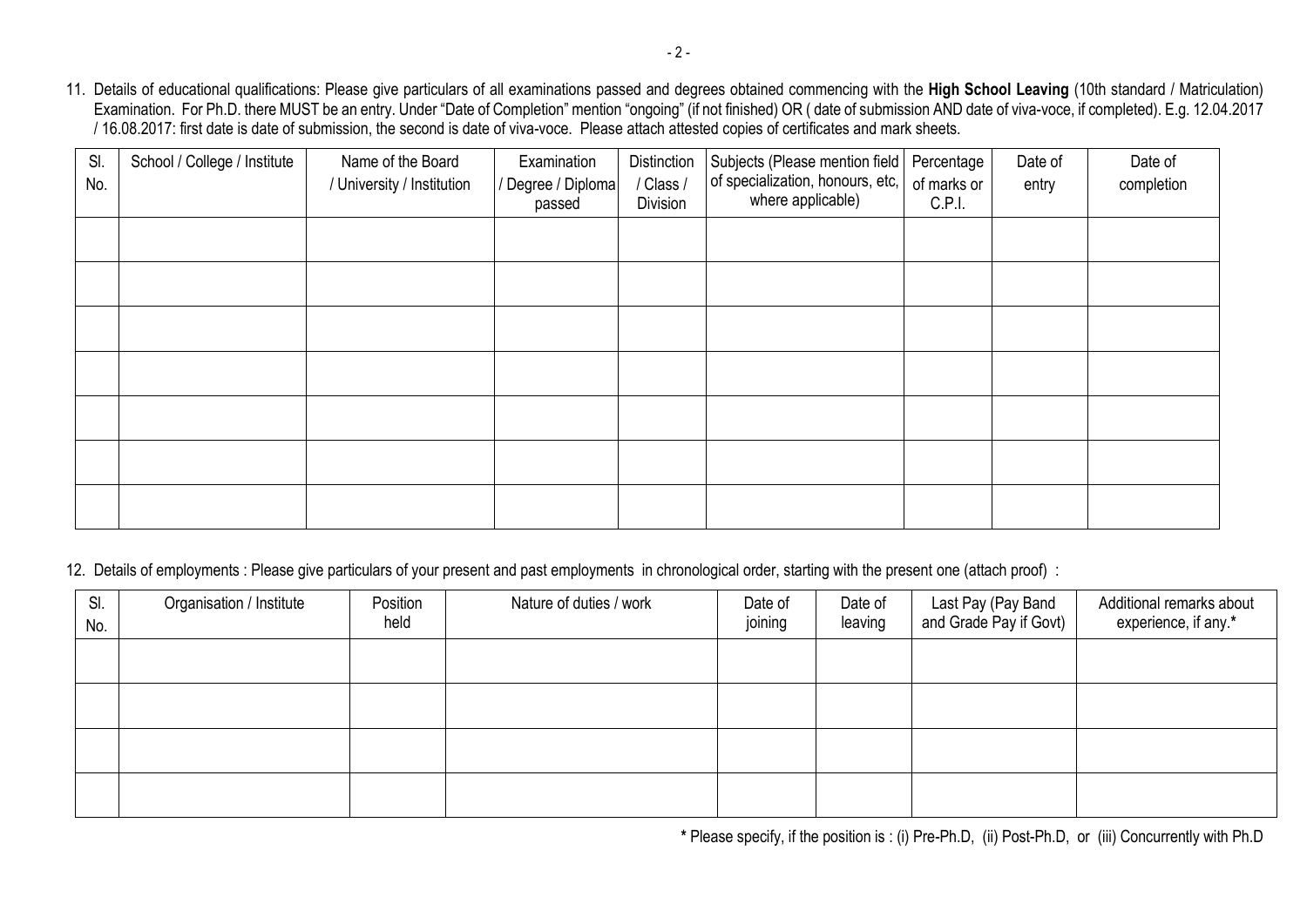| 13. | <b>Sponsored Projects</b><br>a)                                                                                                             |        |                     |           |  |  |  |  |  |
|-----|---------------------------------------------------------------------------------------------------------------------------------------------|--------|---------------------|-----------|--|--|--|--|--|
|     | Title                                                                                                                                       | Agency | Amount              | From - To |  |  |  |  |  |
|     |                                                                                                                                             |        |                     |           |  |  |  |  |  |
|     |                                                                                                                                             |        |                     |           |  |  |  |  |  |
|     |                                                                                                                                             |        |                     |           |  |  |  |  |  |
|     | (b) Please state the following (give details in a separate sheet):                                                                          |        |                     |           |  |  |  |  |  |
|     | PhD Students Supervised: Completed: Single -<br>Joint -<br>; On-going: Single -<br>Joint -                                                  |        |                     |           |  |  |  |  |  |
|     | (c) List of publications (latest first) with full details, inlcuding all authors (attach a sheet if the number exceeds 10)                  |        |                     |           |  |  |  |  |  |
|     | 1.                                                                                                                                          |        |                     |           |  |  |  |  |  |
|     | 2.                                                                                                                                          |        |                     |           |  |  |  |  |  |
|     | 3.                                                                                                                                          |        |                     |           |  |  |  |  |  |
|     | 4.                                                                                                                                          |        |                     |           |  |  |  |  |  |
|     | 5.                                                                                                                                          |        |                     |           |  |  |  |  |  |
|     | 6.                                                                                                                                          |        |                     |           |  |  |  |  |  |
|     | 7.                                                                                                                                          |        |                     |           |  |  |  |  |  |
|     | 8.                                                                                                                                          |        |                     |           |  |  |  |  |  |
|     | 9.                                                                                                                                          |        |                     |           |  |  |  |  |  |
|     | 10.                                                                                                                                         |        |                     |           |  |  |  |  |  |
|     |                                                                                                                                             |        |                     |           |  |  |  |  |  |
|     |                                                                                                                                             |        |                     |           |  |  |  |  |  |
|     |                                                                                                                                             |        |                     |           |  |  |  |  |  |
|     |                                                                                                                                             |        |                     |           |  |  |  |  |  |
| 14. | (a) Teaching Experience                                                                                                                     |        |                     |           |  |  |  |  |  |
|     | Course                                                                                                                                      |        | No. of times taught | UG / PG   |  |  |  |  |  |
|     | 1.                                                                                                                                          |        |                     |           |  |  |  |  |  |
|     | 2.                                                                                                                                          |        |                     |           |  |  |  |  |  |
|     | 3.<br>4.                                                                                                                                    |        |                     |           |  |  |  |  |  |
|     | 5.                                                                                                                                          |        |                     |           |  |  |  |  |  |
|     | (b) Areas of specialization                                                                                                                 |        |                     |           |  |  |  |  |  |
|     | (c) Title of your Ph. D. Thesis                                                                                                             |        |                     |           |  |  |  |  |  |
|     | (d) Please describe briefly on a separate sheet your Ph.D. work. Also detail the areas of interest with work done<br>in each case (if any). |        |                     |           |  |  |  |  |  |